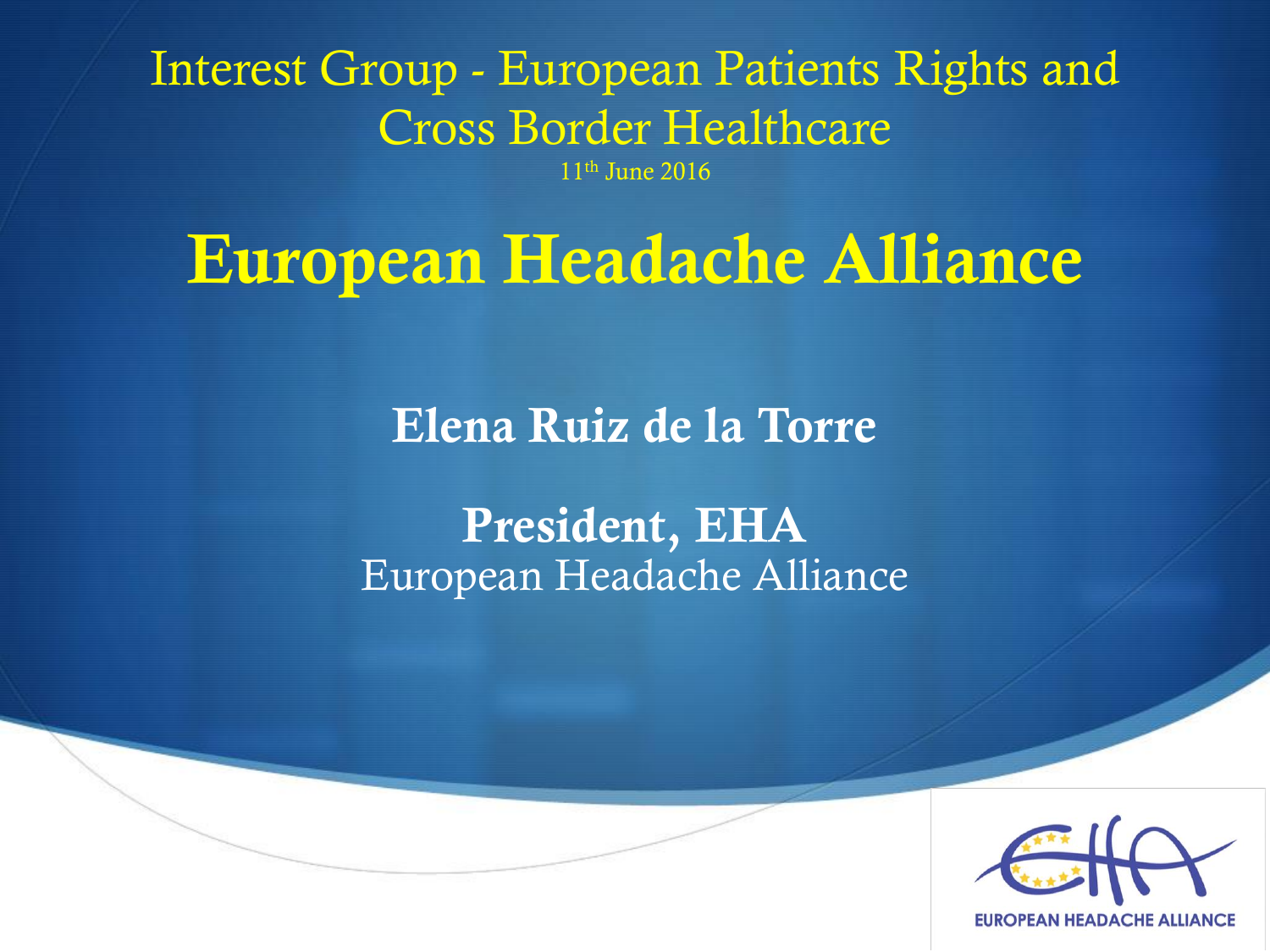

- Migraine most common neurological disorder
- Migraine affects  $12 15\%$  of population
- Migraine classified by WHO as  $4<sup>th</sup>$  most disabling disease in women and 6<sup>th</sup> overall, comparable to quadriplegia, dementia and active psychosis
- Cluster Headache  $=$  one of the worst pains known to man
- Cost of migraine  $= \text{\textsterling}27$  billion annually
- $\epsilon$ 40 billion including other headache disorders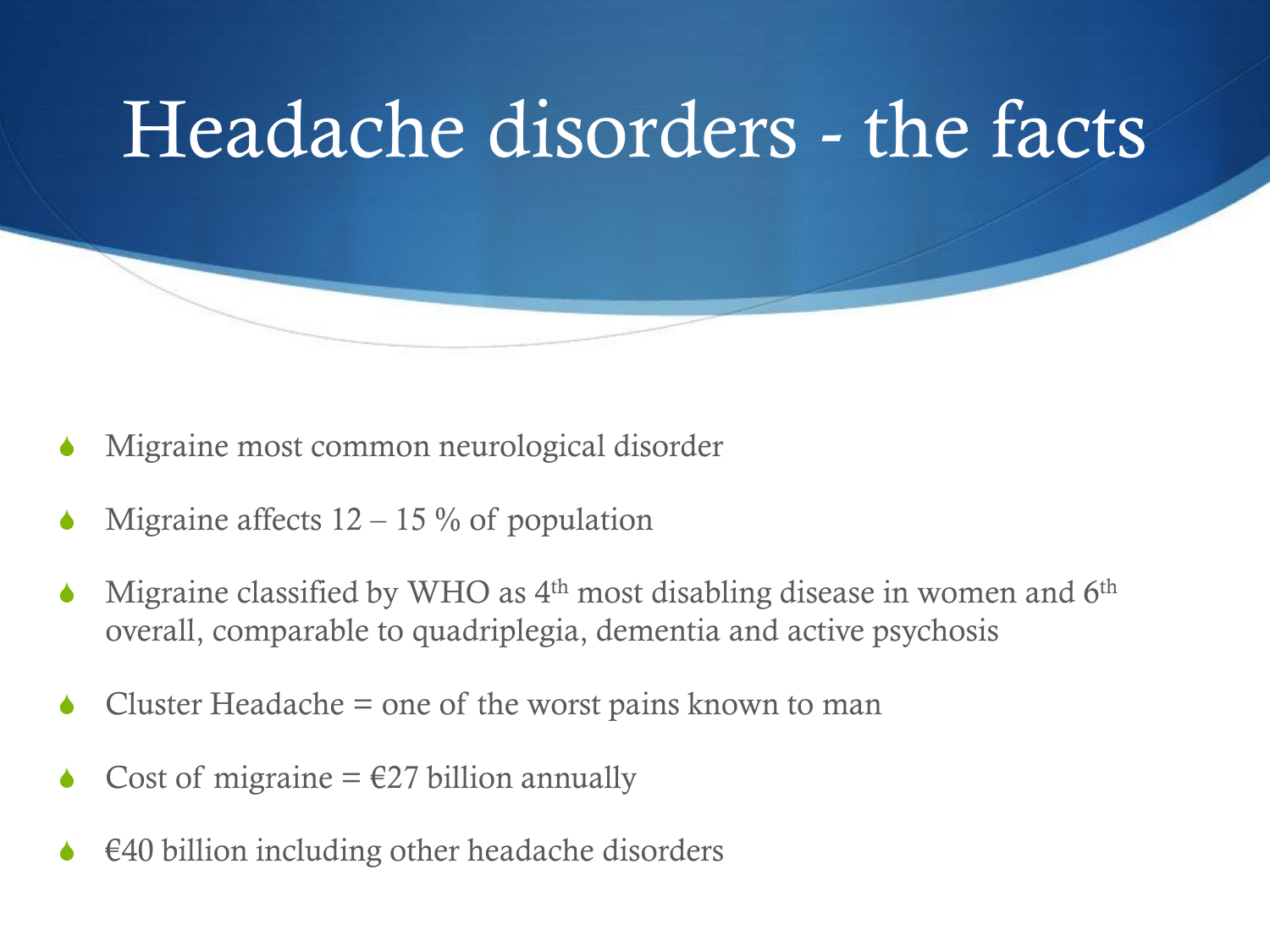# European Headache Alliance

Adding value to **25** patient organisations across Europe

#### **AIMS**

- Promote **awareness** and **understanding** of migraine and other primary headache disorders
- Improve **access** to **appropriate diagnosis** and **treatment** for people affected by a headache disorder

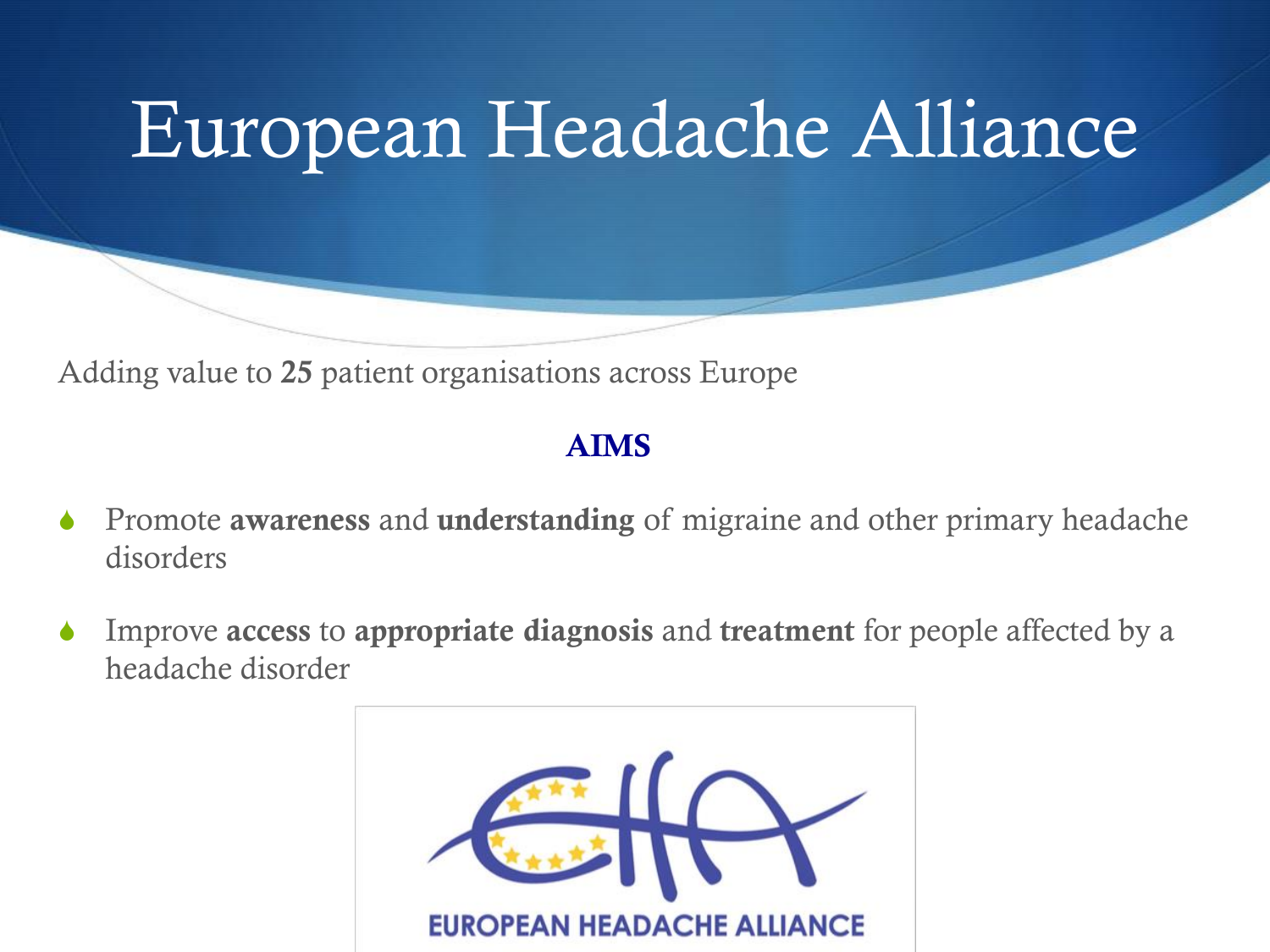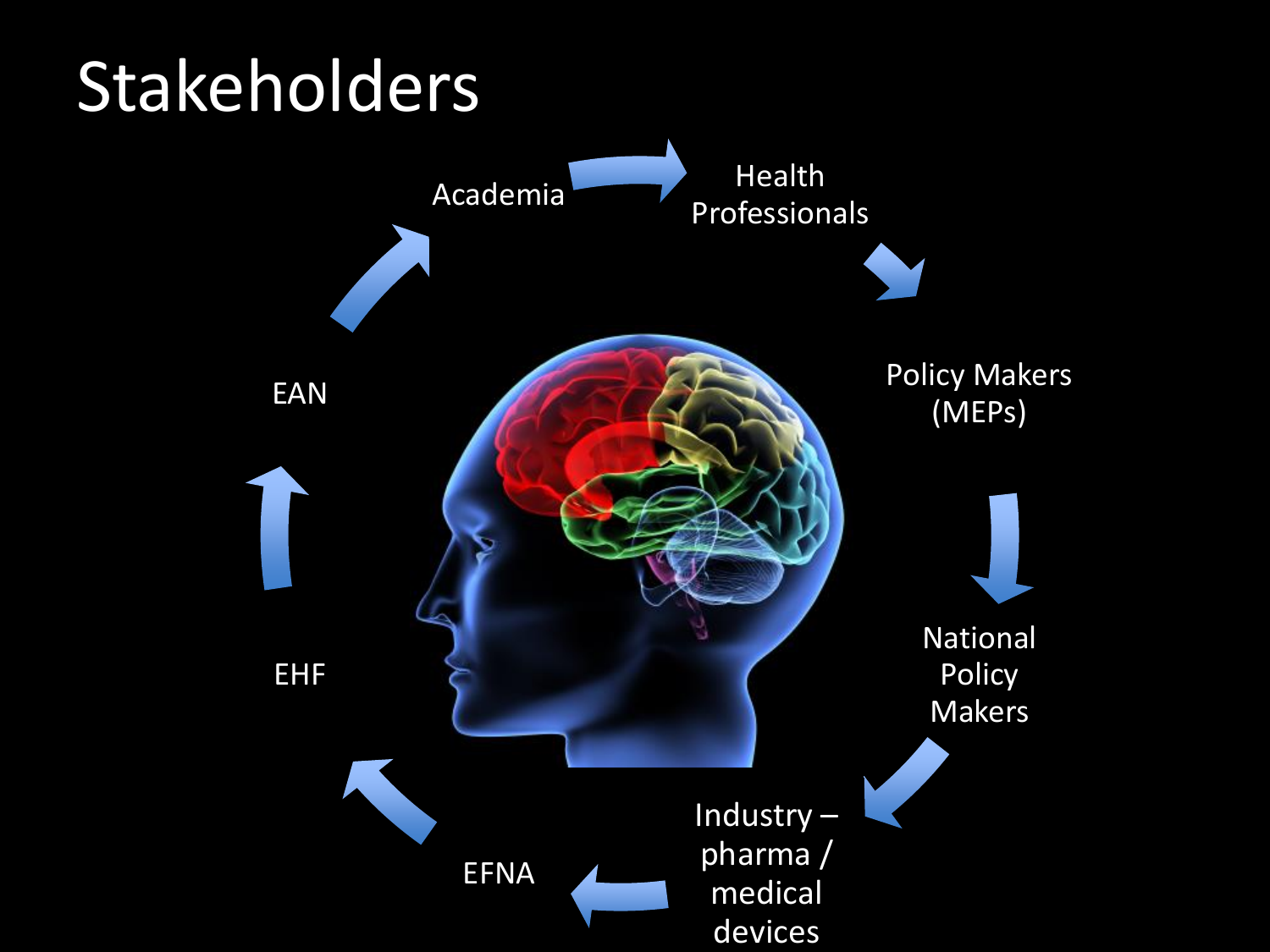#### Partners

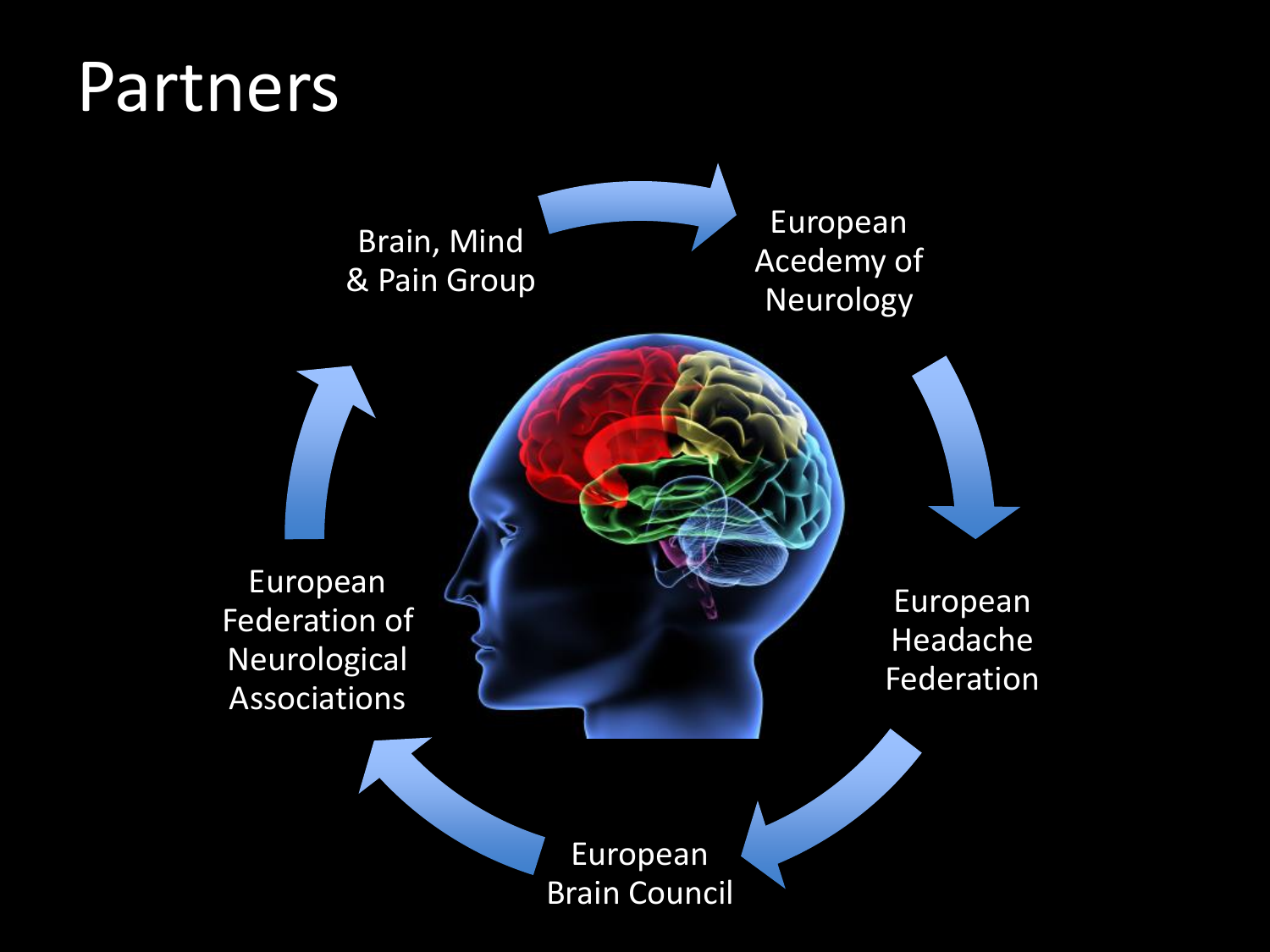# Relationship with policy makers

- European level
	- Horizon 2020
	- MEP Interest group on the Brain, Mind and Pain in European Parliament, Brussels – aims to:
		- Encourage research into and access to innovative treatments, promote prevention and self-management approaches, decrease stigma and work together to improve quality of life for people living with these disabling conditions.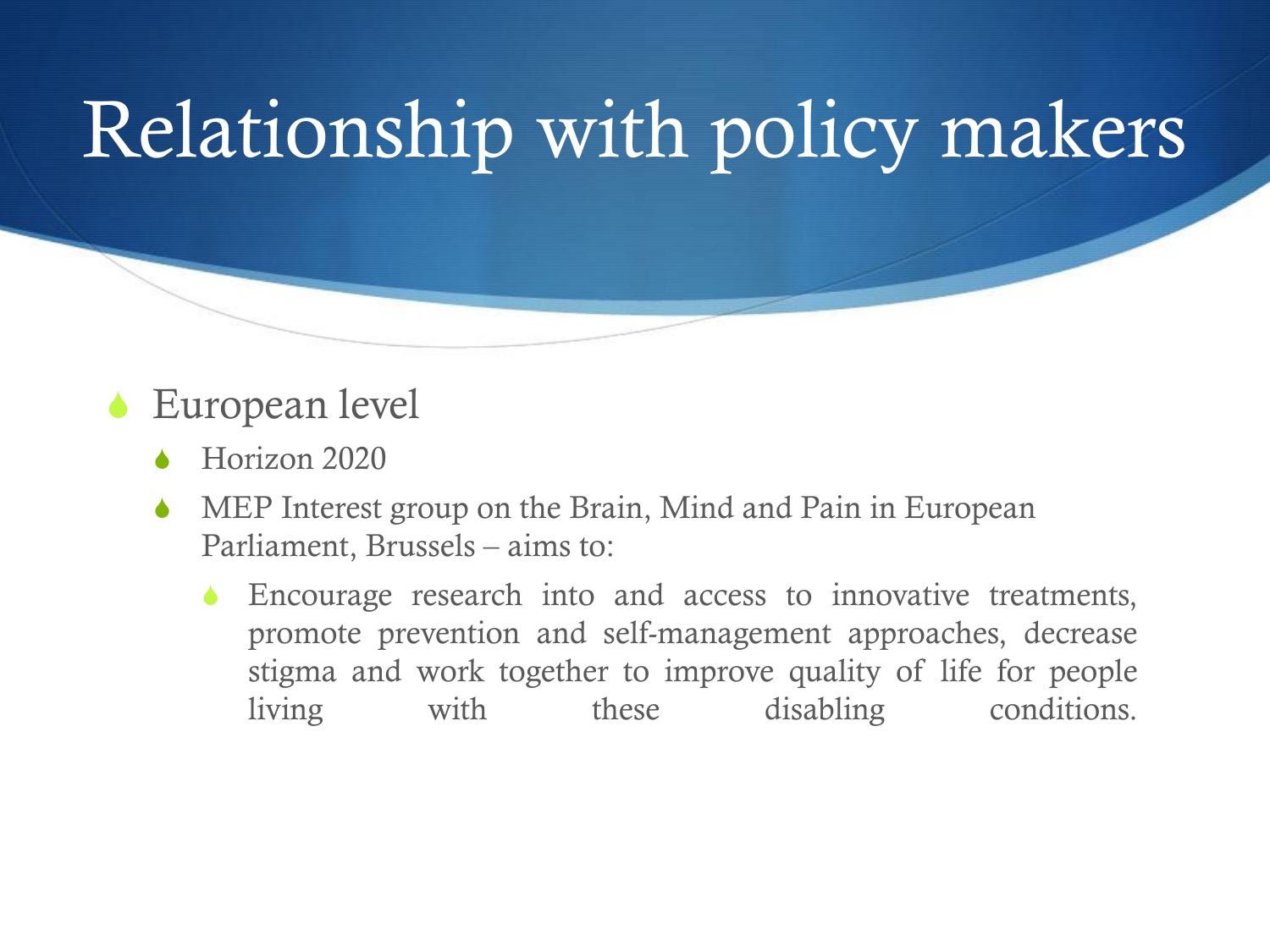### Brain, Mind & Pain Interest Group

- Almost 50 MEPs sign of Register of Supporters
- 2014 publication of Book of Evidence and Interest
- Group website: [www.brainmindpain.eu](http://www.brainmindpain.eu/)
- EP meeting on Prevention, June 2015
- EP meeting on Stigma October 2015
- EP meeting on Workplace February 2016
- EP meeting on Research June 2016

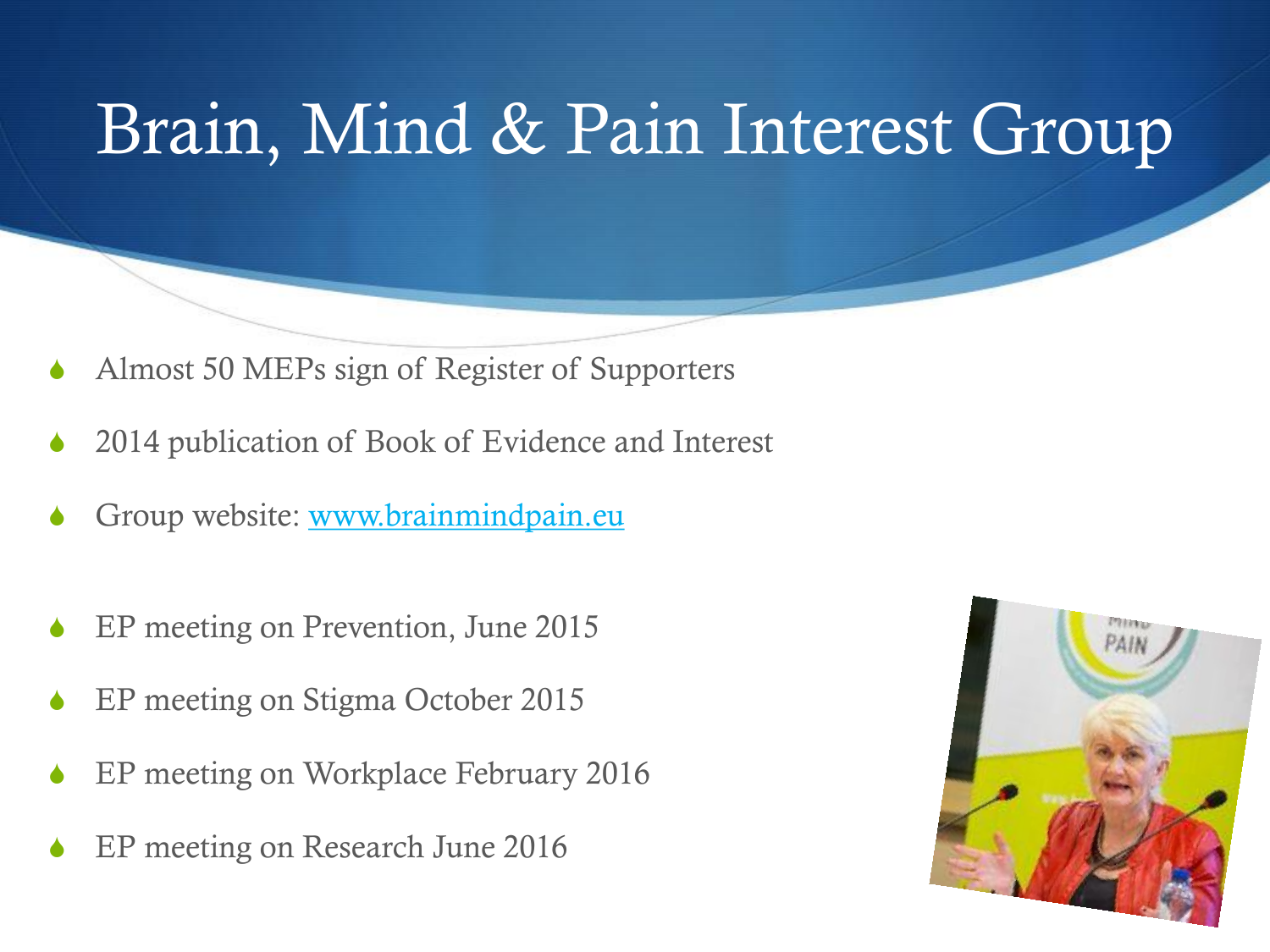# Cross Border Healthcare – the patient perspective of article 8.5

- Use of Headache Impact Test (HIT-6) to measure severity of headache pain
- Those at extreme end of scale should have access to cross border healthcare eg:
	- To access detox clinics unavailable in their country
	- Medical devices
	- **Botox**
	- Surgery options for Cluster Headache
	- Lack of specialised clinics for Cluster Headache